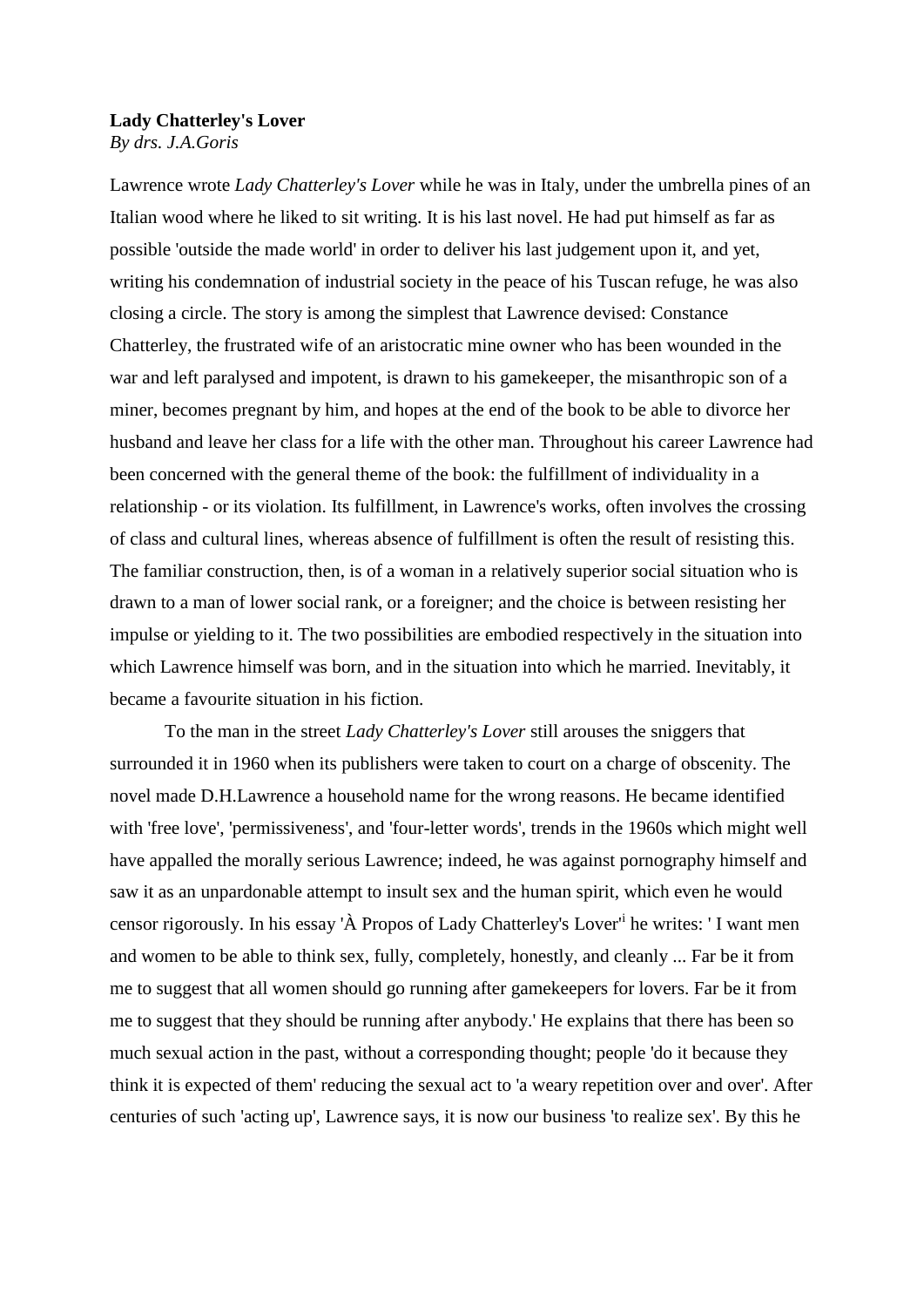means that the mind, being left behind, unevolved, has to catch up; not only in sex, but also in all physical acts, as his essay makes clear<sup>1</sup>:

Now we have to catch up, and make a balance between the consciousness of the body's sensations and experiences, and these sensations and experiences themselves. Balance up the consciousness of the act, and the act itself. Get the two in harmony. It means having a proper reverence for sex, and a proper awe of the body's strange experience. It means being able to use the so-called obscene words, because these are a natural part of the mind's consciousness of the body. Obscenity only comes in when the mind despises and fears the body, and the body hates and resists the mind.

As a penalty for his new frame he became wrongly linked with sexual emancipation and often trivialized by people who did not understand his work. Interpretations varied, and there were also positive reactions. Contemporary novelist Bernard Shaw wrote of *Lady Chatterley's Lover:* 'Lady Chatterley' should be on the shelves of every college for budding girls. They should be forced to read it on pain of being refused a marriage licence'  $2$ . The story does not say what exactly Shaw had in mind, but it is true that certain fragments read like a present-day sex education lesson.

There are three versions of the novel. *The First Lady Chatterley,* as William Heinemann Ltd named it when it was published for the first time in England in 1972, is the shortest; Lawrence wrote it between October 1926 and March 1927. His next version, completed in the summer of 1927, is much longer. It is now known as *John Thomas and Lady Jane.* These are both earlier versions of *Lady Chatterley's Lover,* and all three versions were first printed abroad, the first one appearing in America in 1944, the second in an Italian translation in 1954. No version was legally available in Britain before 1960, when the uncut Florence edition of 1928 was re-published after the verdict of the 'Lady Chatterley' trial had come out. The three versions are cast in different ways, which reflects the self-questioning attitude with which Lawrence approached his subject. He had always been an avid reviser of his own work and he clearly intended *Lady Chatterley's Lover* to be both satisfactory in form and explicit in meaning. The central theme in *Lady Chatterley's Lover* is that of loyalty in human relationships in an industrial England that has blotted out the agricultural, and in which nature and industry exist side by side in an unharmonious whole. The novel was published in

<sup>1</sup> See endnote xix

<u>.</u>

 $2$  See endnote xiv, p.39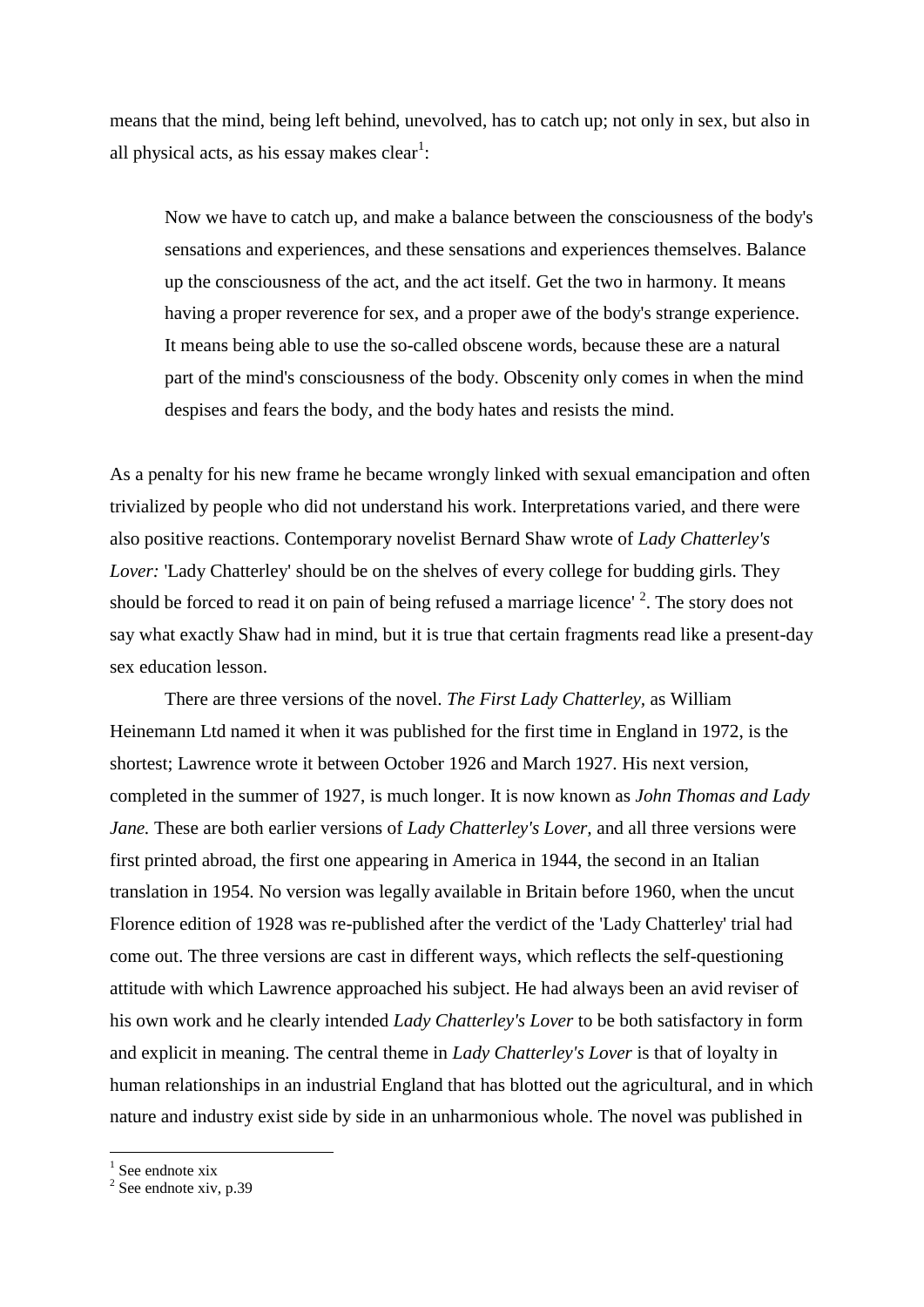1928, the year in which Thomas Hardy died. As we have seen, Lawrence found Hardy a most useful teacher. Michael Squires explains in his introduction how one of the major differences between Lawrence's and Hardy's characters lies in their response to their society.<sup>ii</sup> Like Lawrence, Hardy was fascinated by characters who become enmeshed in a destiny they cannot control, are ensnared by social convention and let guilt sap their energy. In his *Study of Thomas Hardy* Lawrence wrote that Hardy's 'passionate, individual, willful' characters find conventional security a walled prison and die, either from lack of strength to bear their isolation or from their community's revenge on them. But whereas Hardy's characters usually acquiesce, yield, submit or succumb, Lawrence's rarely do: they struggle.

'Ours is essentially a tragic age', the novel begins (p.5). The war had done a lot of harm; people had to 'scramble over the obstacles' and live, 'no matter how many skies have fallen'. Modern life has brought alienation and hostility between people and industrial ugliness to their surroundings, reminding us of the soulless atmosphere of *The Waste Land*. There is Wragby Hall and its upper class occupants, separated from the industrial mining village of Tevershall by Wragby Wood. At the beginning of the story Constance Chatterley belongs to the first. She married Clifford Chatterley in 1917, when after a month he had to return to Flanders to fight. He came back from the war as an invalid, the lower half of his body paralysed forever. In 1920 the young couple returned to Wragby Hall, the family 'seat'. After the death of his father Clifford became a baronet, Sir Clifford, representing the propertied class, which made his wife Lady Chatterley. She is 'a ruddy, country-looking girl' (p.6), looking as if she had just come from her native village, but this is not so at all. She and her sister belong to the new group of privileged emancipated women following on from the 1890s movement of emancipation. They were brought up among artists and cultured socialists, and had had what might be called 'an aesthetically unconventional upbringing'. They had been in Paris, Florence, Rome for art, and in the other direction, to The Hague and Berlin to great socialist conventions. At a young age the sisters had studied music at Dresden, living freely and on equal terms among students, where they 'were just as good as men themselves: only better, because they were women' (p.6). As women of the world they are sexually experienced in the 'modern' way. Their love affairs are presented as unwished for but inevitable. In the sense of doing their male friends a favour they had 'given the gift of themselves' to the youth with whom they had had the most intimate and subtle argument. Sex is considered as degrading and basically something for men, who 'insisted on the sex thing like dogs' (p.7). For women sex is at best a tool which gives her power over her husband, as long as she makes sure that she does not really become involved: 'she had only to hold herself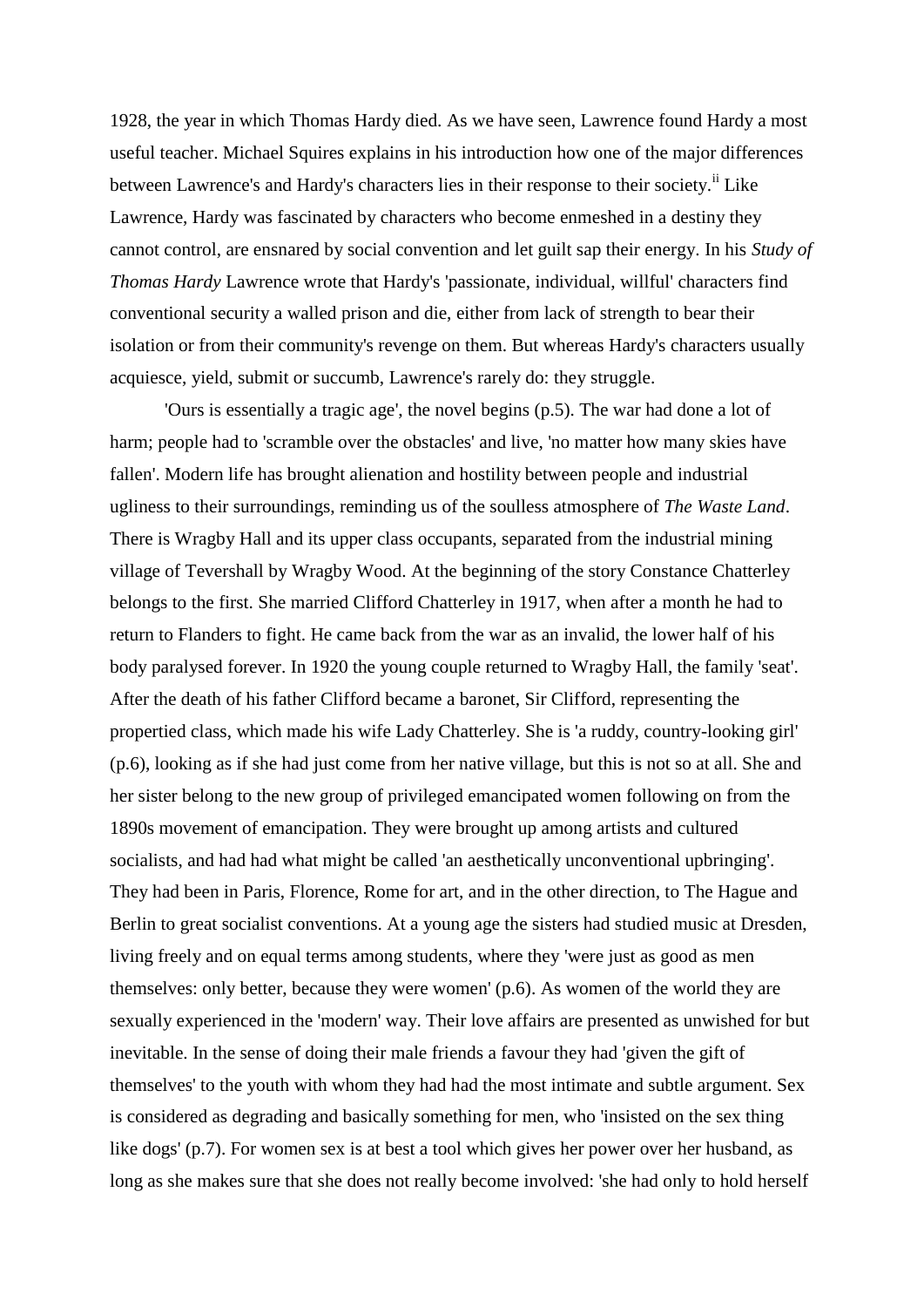back, in the sexual intercourse' (p.7). A relationship that is worthwhile involves being verbally near; '*talking* to one another' (p.8) as we have seen in Paul and Miriam of *Sons and Lovers*. There is a parallel with the old Victorian morals, 'women had always known there was something better, something higher' (p.7): the beautiful pure freedom of a woman, an unassailable strength of being above men and their sexuality.

Physical intimacy is completely absent between Connie and her husband. They are portrayed as two people who communicate on an intellectual level. He is paralysed and sexually impotent, causing the marriage to be sterile. Clifford is not a sensuous being. Unlike Connie he was a virgin when they married, and during their brief honeymoon the sex part did not mean much to him. In the eyes of his era he is lifted to the pedestal of women: he is 'beyond sex and a man's 'satisfaction' (p.12), and their marital bond is of a higher, spiritual level. His needs are elsewhere: 'A man needed support and comfort. A man needed to have an anchor in the safe world. A man needed a wife.' Clifford and Connie are dedicated to each other, 'they were so close, he and she, apart from that', but in a rather aloof way, which Lawrence calls 'modern'; an undesirable qualification in his scheme. As we will see in the last part of the novel, Lawrence has come to attach great value to 'tenderness' between partners. There is no tenderness between the spouses. Connie feels protective, but not tender. She tries to put his life together; her husband is 'a hurt thing', who needs her more than anyone. His situation fills her with a sense of commitment, yet at the same time it emotionally exhausts her. She gets nothing in return, for Clifford is not tender either. He is a crippled person, not only physically, but also emotionally. His sense of being involved in life is damaged, something in him has died. He has 'little connection with people' (p.15) and leans heavily on his wife as his only link to life. Connie has the comfort of being 'so much more mistress of herself in that outer world of chaos, than he was master of himself'; Clifford is in every conceivable respect completely dependent on his wife (p.10). It reminds us of the way Gerald depends on Gudrun after his father died, considering his life to be in her hands. Gudrun feels this to be an intolerable burden and cannot wait to get rid of him. In Clifford's case, his physical handicap adds considerably to the appeal to Connie's compassion.

The couple come to be more and more isolated, as on a desert island. To begin with, there is a wide gap of hostile class differences between Wragby Hall and Tevershall village. The Tevershall inhabitants are mainly colliers, a different class, and in the scarce contacts there is so much reserve, unease and artificialness that the gulf is felt as 'impassable'. Clifford's handicap raises sympathy, but only in the abstract; 'in the flesh, it was - You leave me alone! - on either side' (p.14 ff.). He himself has become extremely shy and self-conscious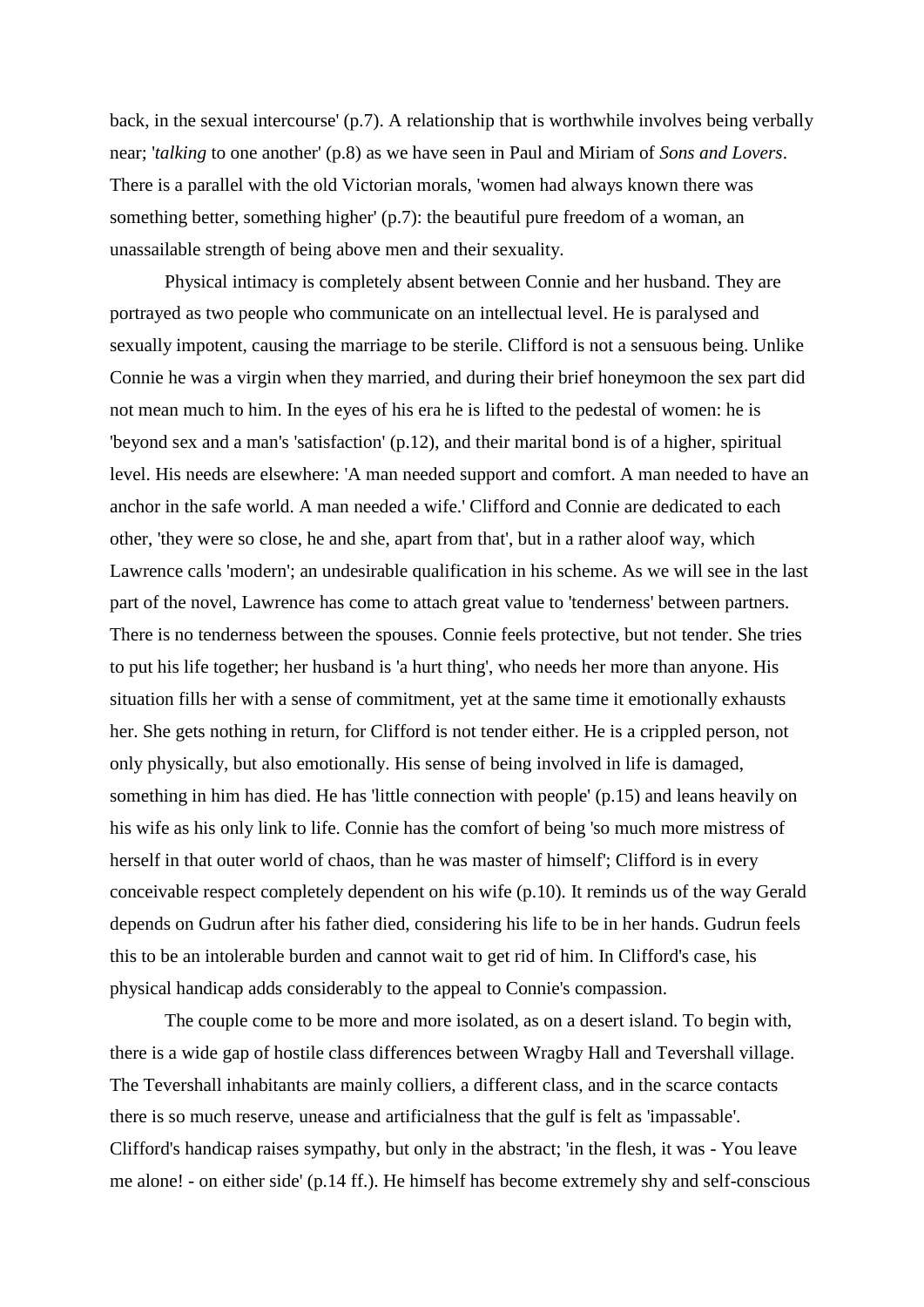since he was lamed, more and more avoiding contact with people other than his personal servants. He is such a shattered person that he appears to be empty at the core, 'perhaps there was nothing to get at, ultimately: just a negation of human contact' (p.16), needing Connie to assure him that he still exists. Connie vegetates like a plant in the mansion with all its endless rooms that nobody uses, in 'the Midlands routine, the mechanical cleanliness and mechanical order' (p.17). Devoid of human contacts she loses herself in absorption in her husband and his need of her, and in helping him with his work, the composition and writing of stories which, however, is merely a means to an end. In the relationship we recognize Lawrence's concept of duality: it gives intimacy in their minds, but bodily they are non-existent to one another, a situation that inevitably leads to a breakdown. The partners themselves represent dualism, too, Clifford being the intellectual, the spiritual and Connie gradually turning away from the spiritual to the physical, the sensual. Ultimately it is the instinct that knows best and refuses to go on in denial. Connie becomes pale and thin and finally starts to suffer from severe bouts of depression. In his fear of losing her Clifford conjures up a mental solution by suggesting that she might take on a lover and have a child, which in the end makes the denial worse: 'Logic might be unanswerable, because it was so absolutely wrong.' (p.45)

On the whole Clifford is captivated by his burning desire to have success with his work, his passion 'for making a display' (p.51). He hopes to find a promoter in Michaelis, who has had temporary success as a playwright with the smart London set and made a fortune in America, but was cast out again and at a low point in his career. Drowned in 'fathomless disillusion' he is happy with Clifford's invitation to Wragby Hall. (p.23). It is mainly because of his useful connections that Clifford invites him, as a tool to recognition and success (p.21). To Connie he represents a more exciting, alien world, just as Lydia did to Tom, but unlike Tom she is not looking for a partner. She wants to fill the gap of her own restlessness, of her life in a void. The three of them get caught in a dreary, lifeless triangle in which none of them gets what he or she wants. Being a disillusioned outcast himself, Michaelis does not bring any luck. He has been kicked so much that he cannot get rid of his 'tail-between-the-legs' look; he consists of 'layers of disillusion' from which nothing new is to be expected. He persists in the 'desperate bravery of his rat-like existence'; he knows he has been asked down to Wragby to be made use of, and is willing to prostitute himself for attention from the better classes. In her own isolation Connie recognizes the 'lonely bird' in him; 'the infant crying in the night was crying out of his breast to her, in a way that affected her very womb' (p.25). There is no warmth or involvement in their love affair; emotional commitment is not what either of them wants. Michaelis wants to remain an outsider to life and even though he proposes a marriage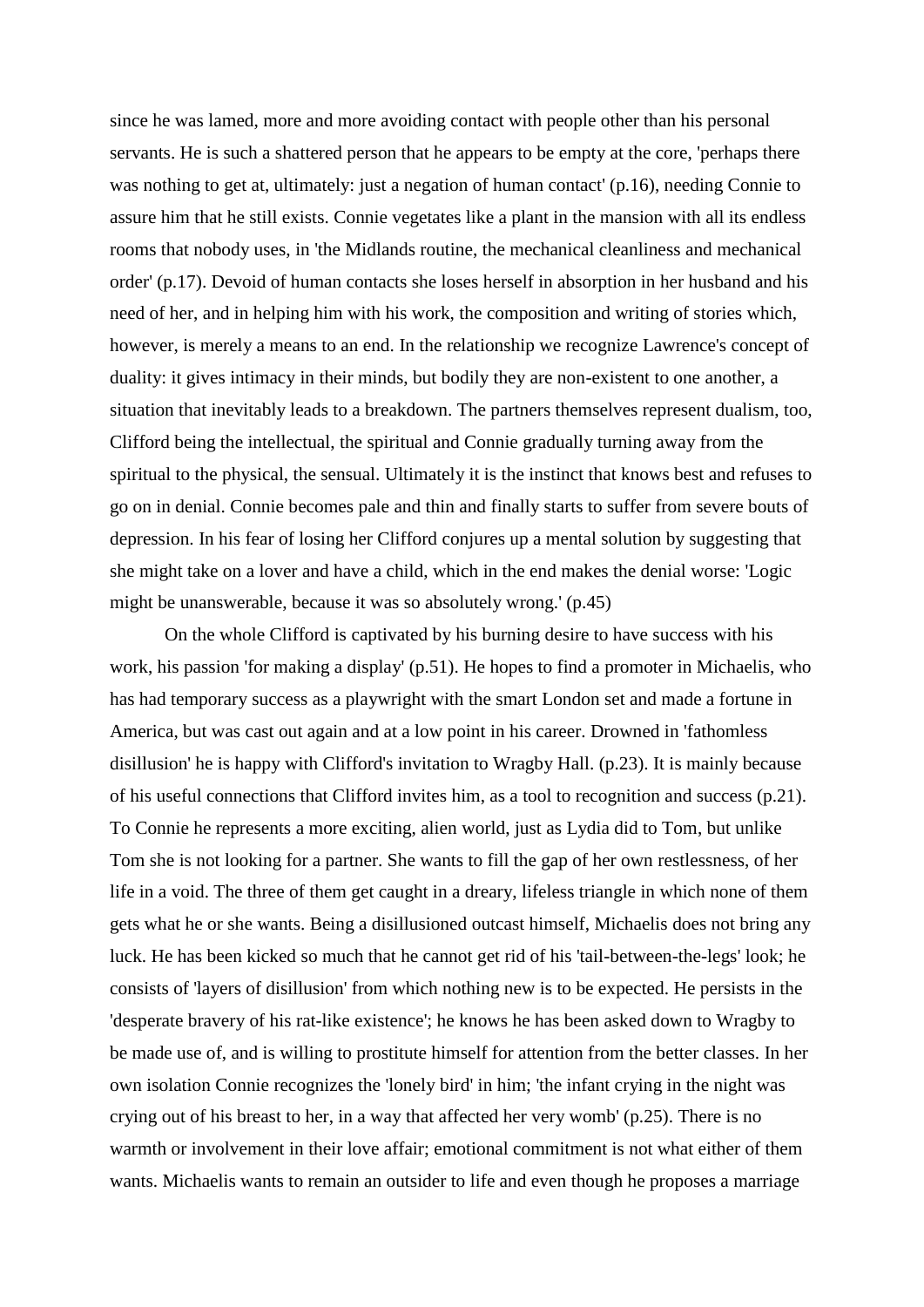of convenience, deep-down he keeps clear of Connie: 'his isolation was a necessity to him' (p.28). Connie wants to see her longing for sexual contact fulfilled, at the same time keep her sterile marriage to Clifford intact: but ultimately she cannot have it both ways, no more than it is possible to be dead and alive at the same time.

Unlike in his previous works, Lawrence is very explicit about sexual matters in *Lady Chatterley's Lover.* Even though his explicit language is one of the reasons why the book was forbidden at the time, his description of how the woman can reach her orgasm 'by her own activity' (p.29) is, in its vulgarity, a portrayal of 'sex as a sensation' rather than a shared intimacy. Lawrence himself does not believe in 'the modern sex activity', the effect of which he sees as merely disintegrative. In her affair with Michaelis Connie has shed old values and adopted 'the standard of the young: what there was in the moment, was everything' (p.17). Once aware of the fact that 'she runs the show' and he is being 'used' as a tool for sexual satisfaction, Michaelis deals the final blow to their union, which essentially is no more than a 'house of cards' (p.54). However, having to do without the sexual thrill means 'the end of living' to Connie. She finds herself condemned to a life at Wragby Hall, a life of nothingness with her physically, emotionally and spiritually empty husband, in the squalor of classdivided, industrialized England, symbolized as a home that is lost to its occupants (p.62):

'Home!' It was a warm word to use for that great weary warren. But then it was a word that had had its day. It was, somehow, cancelled. All the great words, it seemed to Connie, were cancelled for her generation: love, joy, happiness, home, mother, father, husband, all these great dynamic words were half-dead now, and dying from day to day.

Since her degrading experience with Michaelis she has decided she wants nothing: 'nothing more than what she'd got'. But it is a choice out of impotence, not a fresh attempt at renewal; she does not succeed in making more of her marriage than what it is, there is no growth or inspiration. The world around her conveys a sense of deadness, of mechanical living. At the horizon she sees no rainbow, but masses of 'grey-black, distorted' colliers, 'incarnate ugliness, and yet alive', all of this even worse than what Lawrence describes in the chapter 'Coal-Dust' in *Women in Love.* It scares Connie; she is 'absolutely afraid' (p.159). There is Clifford with his intellectual ambitions, in the habit of being in the same house with her, but nothing more. There are Clifford's friends, 'these highly-mental gentlemen' who think and talk a lot about politics and the industrial ideal, revealing their minds in sociological talk, but it does occur to Connie that these minds are rather cold and look upon love and sex as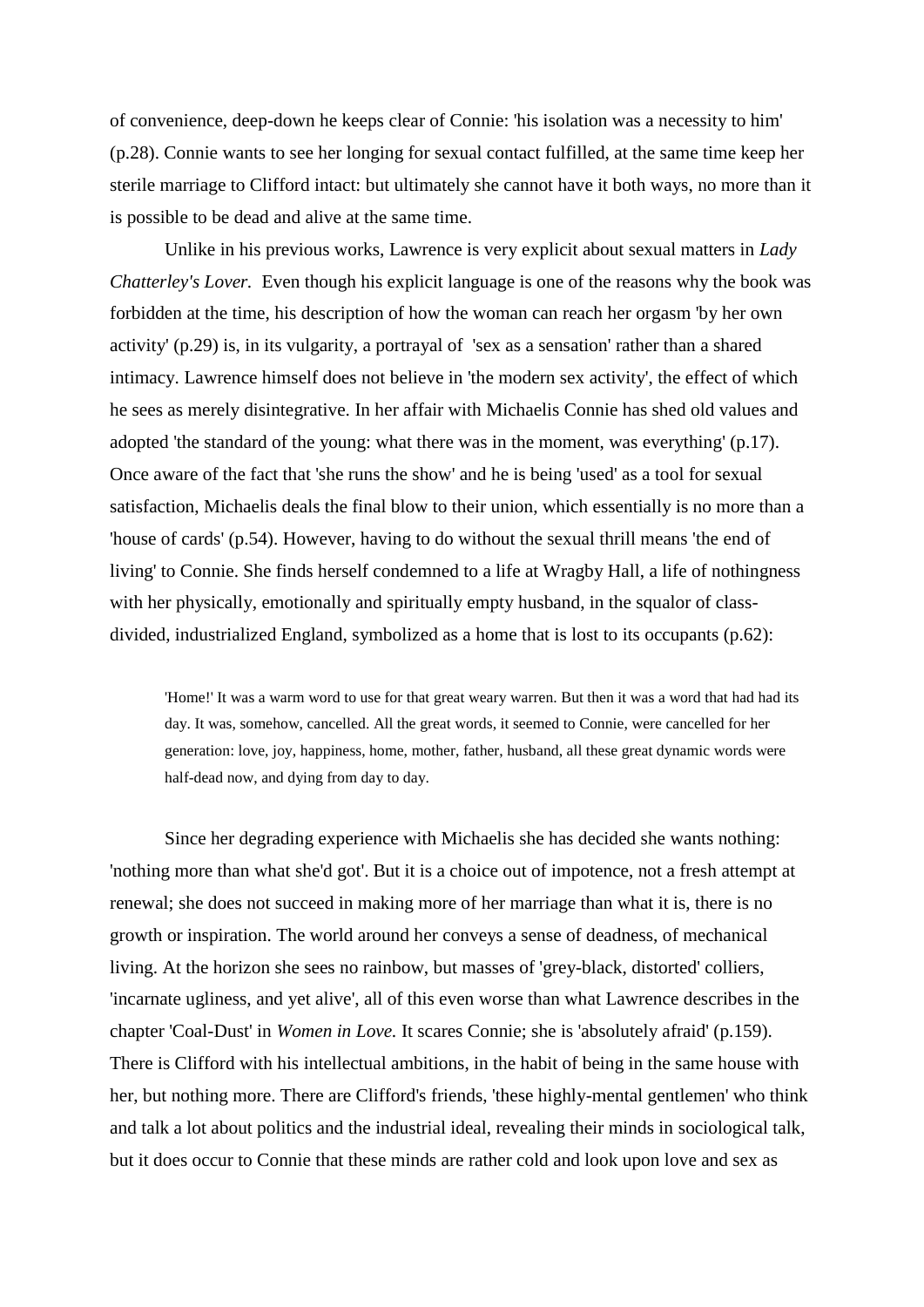commodities to be used. It is not at all like 'men kissing you and touching you with their bodies' (p.35), which, as Connie now remembers, only the German boy had done ten years ago. At the time she was scornful at his 'clumsy sensuality'; now she realizes that 'healthy, human sensuality that warms the blood and freshens the whole being' is something precious that has gone out of men (p.71), which reflects Lawrence's own point of view. It seems that he was growing disillusioned with the idea of sex as a salvation at the end of his life. It has died, like the German boy. 'Love, sex, all that sort of stuff, just water-ices. Lick it up and forget it' (p.64). Harmony and tenderness between the sexes is inconceivable, with on one side the fashionable women who keep their bodies bright, 'like delicate porcelain, by external attention', but with no inner substance, and on the other men with 'their pathetic, two-seconds spasms', like Michaelis (p.71). Industrial civilization offers 'death in life', a life of increasing wealth, not of rewarding fulfilment. It brings to mind Gudrun's remark in the opening pages of *Women in Love*: 'everything withers in the bud'. And this is how Connie looks, at twentyseven: old, with no gleam and sparkle in the flesh, getting thinner and crumpled. She is growing old before she has ever really lived; in the end so worn out by 'modern life' that she can bear the burden of herself no more, 'to be had for the taking', which makes the choice of 'lowering herself' understandable and somehow more legitimate.

As early as in his first novel *The White Peacock* Lawrence introduced Annable, the gamekeeper, who like Mellors rejects modern civilized society as insane. In her aversion of the class she belongs to Connie finds a soul mate in him: they are both set apart from their backgrounds. Connie is a lady with property and education, daughter of the well-to-do intelligentsia, but her husband belongs to the aristocracy, and is more upper class than his wife. She has come to despise the class that is hers by marriage, and sees them as sterile sycophants, parasites who are deep down afraid of the 'vast hordes of the middle and lower classes', prostituting themselves for the bitch goddess of Success mainly to raise them to a higher level. Together in their feelings of loneliness, Connie and Mellors are separated by their respective statuses. Mellors is the son of a collier, a gamekeeper in Sir Clifford's service, yet different from the masses. Scott Sanders explains in his study about Eros and Civilization in *Lady Chatterley's Lover* how the portrayal of Mellors has evolved in the three different versions of the novel<sup>3</sup>. In the first version, *The First Lady Chatterley*, the gulf between Connie and her lover yawns widest. Parkin, as the gamekeeper is called, seems a purely physical creature. In Connie's eyes he represents the missing physical half of Clifford, but he lacks the

 $3$  See endnote xiv, p.177/181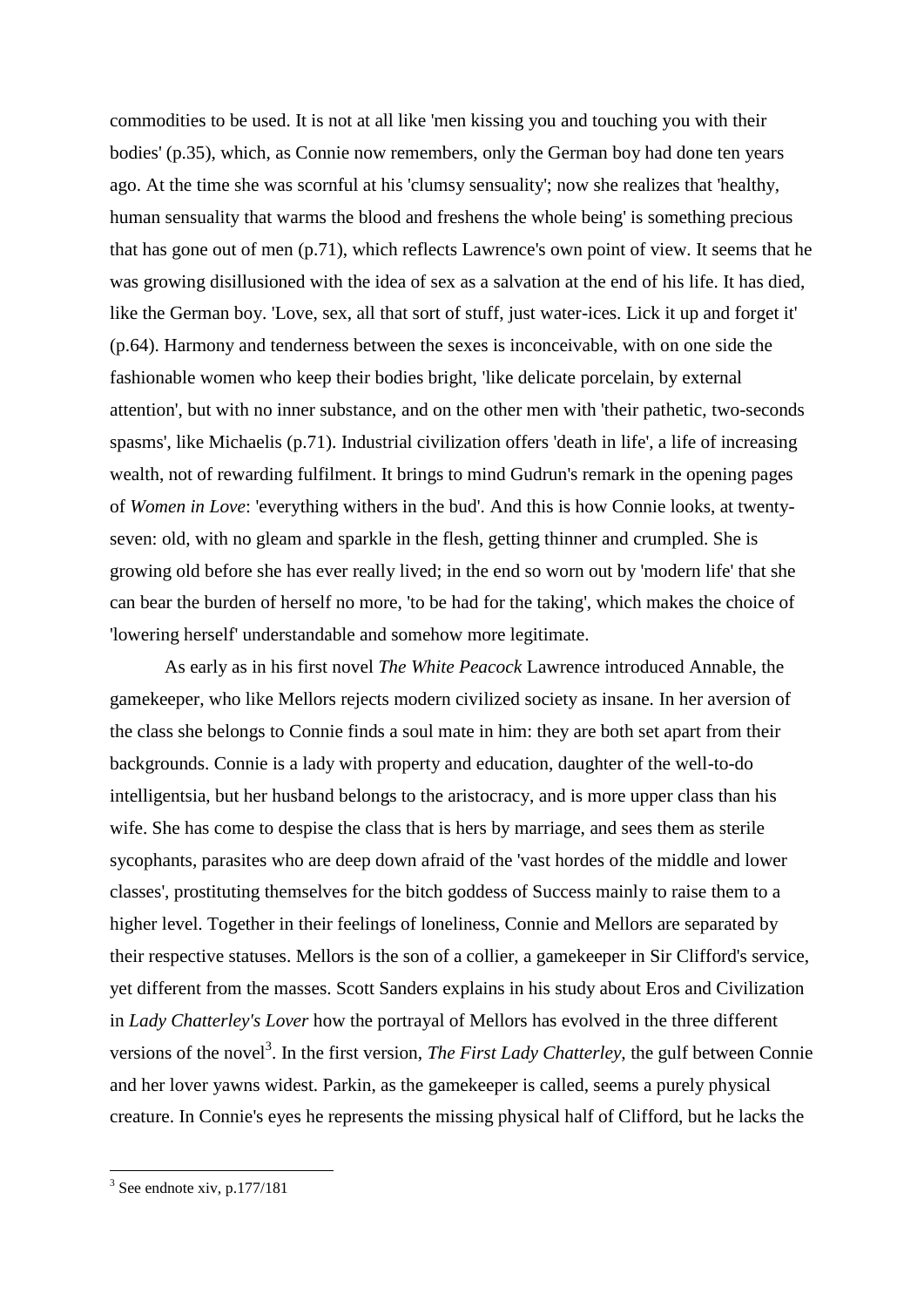educated consciousness which she values in a man. The class barrier becomes more rather than less obvious as the novel unfolds. In the second version, *John Thomas and Lady Jane*, the gamekeeper Parkin is higher on the social scale, not the son of a miner but of a professional cricketer, and is thus marked out by birth as well as temperament from the tribes of the miners. He does not resent the upper classes as bitterly as does the first Parkins. Yet there are the differences of power, education and wealth that separate them, which Connie brushes aside in an unconvincing way. For the final version of *Lady Chatterley's Lover* Parkin is transformed into Mellors, who has all the credentials of a gentleman except genteel birth. An officer in the army, educated, travelled, Mellors is very much a man of the world. He uses his dialect - which sounds awfully false, not like any of Lawrence's genuine dialect at all mainly as a shield, since in the military he had grown accustomed to upper-class speech together with upper-class manners. Lawrence thus portrays his return to the working classes as willed and artificial, and for that reason only temporary. Feeling resentment to society, Mellors has retreated into the woods, with distaste for both the materialistic, narrow-minded working class and the parasitic, sterile propertied class.

The theme of passion overlapping classes, modelled on Lawrence's childhood situation, is found in several of his works. As early as in his first novel *The White Peacock* there is the example of Lettie and George, the lady of higher rank feeling drawn to a farmer's son. Passion and desire do not stop at class barriers, as Mellors and Connie show us in Wragby wood. Set between the lifeless Wragby mansion and the squalid mining village, its unspoilt nature is the breeding place of young life and romance. Whereas Clifford is a man of words and abstract relations Oliver Mellors is the symbol of sensuousness and the physical, the natural man who is at one with nature and at home in his hut in the woods where he looks after the pheasants and hens. In his essay titled 'Lady Chatterley's Lover: The Deed of Life' iii Julian Moynahan explains how Connie's trip into Wragby Wood is a journey from death into life. Wragby is dominated by abstract discussions, and as Lawrence remarks in a passage of 'Apropos of *Lady Chatterley's Lover*', words are insufficient to establish that 'vivid and nourishing relation to the cosmos and the universe' which is man's only hope of sustaining himself fulfilled in the midst of life. In her love relationship with Mellors, particularly in their sexual encounters Connie experiences a renewal of her life. As Moynahan's essay points out, it would be foolish to deny that from another perspective Constance Chatterley is merely a bored society woman of rather low moral character, who is swept forward into dubious fulfilment in spite of herself. From a moral point of view she has many of the evils of a common adulteress, who makes light of her commitment in marriage. However, one can also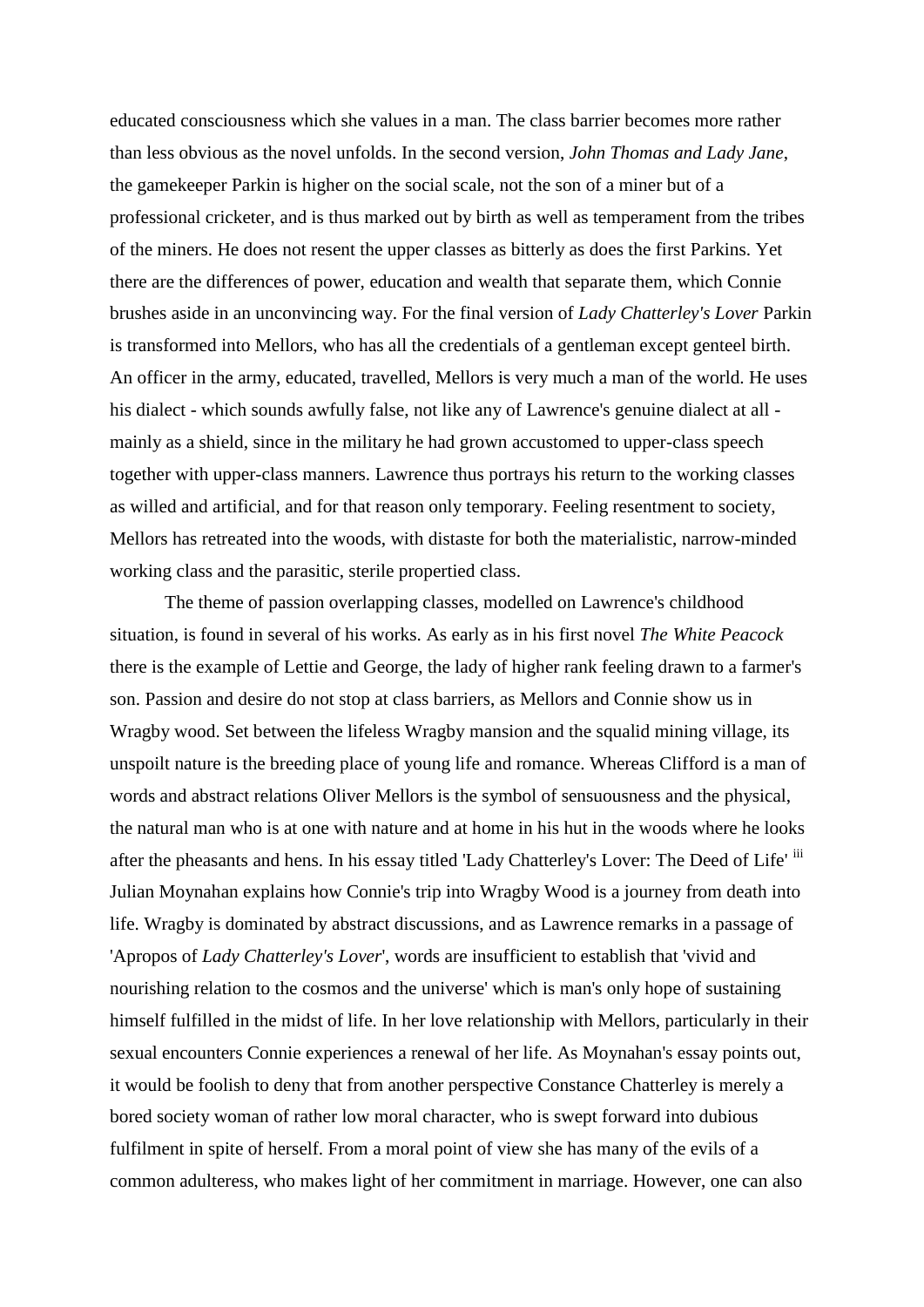feel sympathy for the choice she makes. Her staying with Clifford merely out of a sense of duty and pity would in the end be more degrading to both of them than ending the marriage.

Lawrence portrays Connie's being restored to the 'life of the body' in the description of her 'sudden helpless orgasm' (p.133), which is quite different from what she used to bring about 'with her own activity'. Pregnancy as conceived in such an intimacy with a lover, 'having a child to a man whom one's bowels yearned towards', (p.135) is worlds apart from Clifford's dry conversation about the need for an heir to Wragby, which in comparison is 'ordinary', merely 'having a child to oneself'. It brings to life Connie's vitally female dimension: 'it made her feel she was very different from her old self, and as if she was sinking deep, deep to the centre of all womanhood, and the sleep of creation' (p.135). In the portrayal of the love affair between Connie and the gamekeeper there is much of Lawrence's own experience with Frieda, his wife. In her account of the women in Lawrence's life  $4$  Elaine Feinstein points out that *Lady Chatterley's Lover* is in several ways Lawrence's sexual autobiography, chiefly because it is told through the sensibility of Constance Chatterley, and not only because Mellors resembles Lawrence in being a miner's son who is well educated and assured. The portrait of Connie, Feinstein says, is unmistakably based on Lawrence's wife Frieda; she resembles Frieda in their early days. The many scenes of nakedness illustrate the author's elation at having found intimacy with a sensuous woman, and symbolize his concept of creation in 'the living universe' as opposed to industrial deadness and lifeless aristocracy. Seen in this light Lawrence's descriptions of what goes on between two lovers in sexual intimacy are honest and sincere, even though in the eyes of the reader his elaborations tend to go over the top. We do not really need to know every single detail about the naked couple adorning each other with forget-me-nots or making their private parts actors in a play.

The dialogues serve to convey Lawrence's own experience and ideas to the reader rather than present the characters' development convincingly. Mellors' story about his first love affair with the spiritual schoolmaster's daughter at Ollerton reminds us of Paul Morel and Miriam, when 'the serpent in the grass was sex' (p.200). His subsequent talk about his sorry love life and sexual experiences reads like an interview in the wrong context. Any sensible lover would not normally draw up a list of all kinds of reprehensible female orgasms in front of his girlfriend. Quite out of character Connie plays the naive schoolgirl, happy to be singled out for such intimations and explanations of four-letter words (p.200/4). In a letter of 1928 Lawrence explains his use of language in *Lady Chatterley's Lover* to Lady Ottoline Morell<sup>iv</sup>:

1

<sup>4</sup> See endnote xvii, p.222/3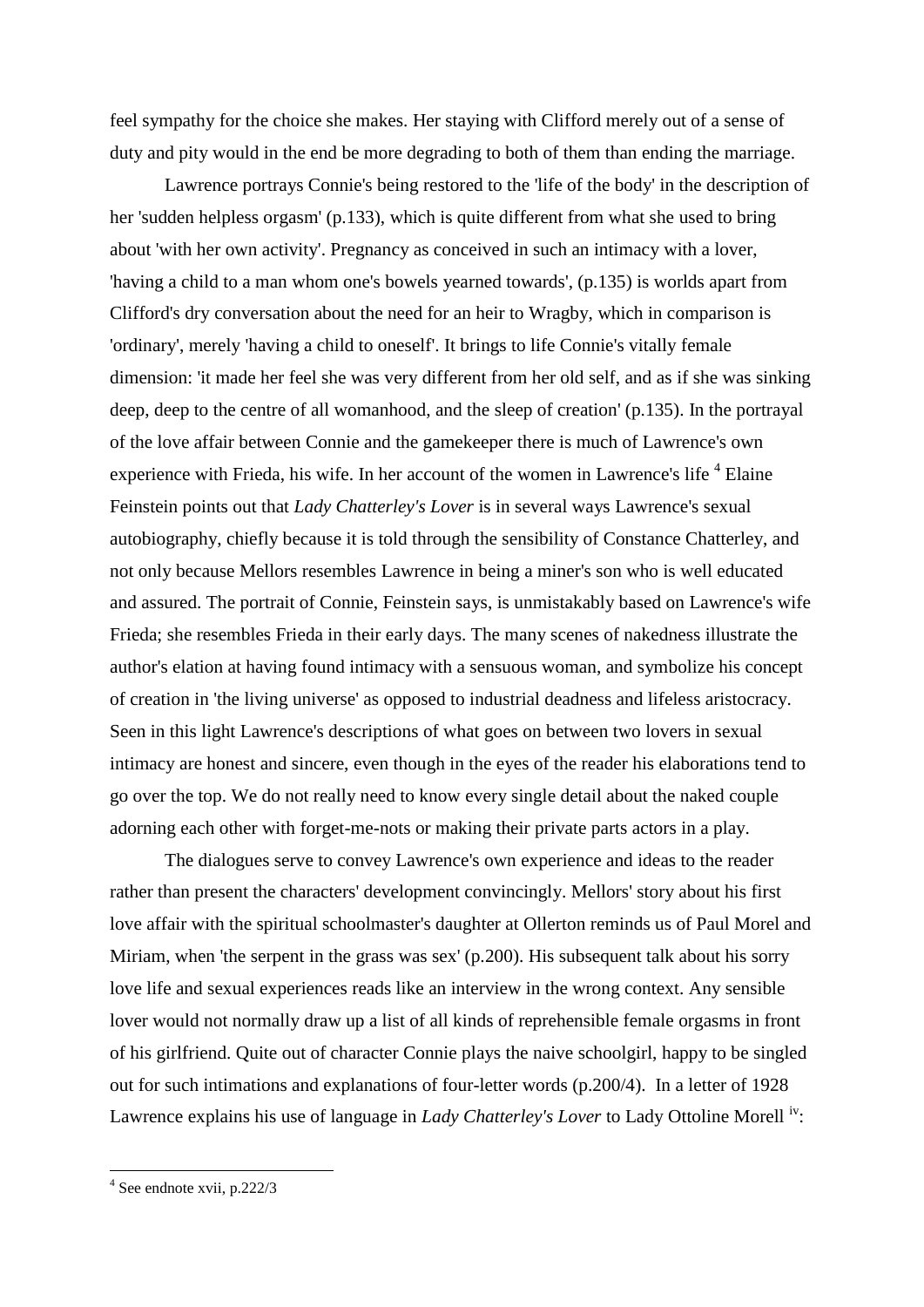'you mustn't think that I advocate perpetual sex. Far from it. Nothing nauseates me more than promiscuous sex in and out of season. But I want, with *Lady C.,* to make an *adjustment in consciousness* to the basic physical realities.' He goes on to explain that the use of four-letter words can be seen as an asset, chiefly known to the working class, 'the common people': 'I realise that one of the reasons why the common people often keep - or kept - the good *natural glow* of life, just warm life, longer than educated people, was because it was still possible for them to say fuck! or shit without either a shudder or a sensation.' This is, of course, debatable; not many people will think Lawrence has really got this point right. But it does indicate the author's sincerity. In his attempts to convey the unsentimental nature of sex Lawrence becomes over-dramatic (p.247): 'Shame, which is fear: the deep organic shame, the old, old physical fear which crouches in the bodily roots of us' ... 'it was roused up and routed by the phallic hunt of the man' ... 'she had come to the real bedrock of her nature, and was essentially shameless.' His Lawrencean intentness is given a more illustrative, 'Scotch and lewd' interpretation by Connie's father, Sir Malcolm, a 'burly Scottish knight' during his visit to the pub with his soon to be son-in-law (p.283). We are not surprised at his consenting attitude, for as early as the first stages of the novel it is clear he does not believe in Clifford. He has a black and white view of his daughter's marriage, seeing her predicament as a '*demi-vierge'* as the main cause of her wasting away (p.17). His philosophy of life is 'modern' and can largely be put in terms of income and flimsiness: 'Emotions change. You may like one man this year and another next. But Wragby still stands' (p.273).

In between the characters' amorous vicissitudes the reader gets ample accounts of Lawrence's disapproval of modern society with its materialism and hunt for success, the squalor of industrialism which blots out the countryside, the meaningless life in European cities, the Bolshevists, the jazz generation, the impudence of class and the perversity of industrial leaders. 'He uses the novel as a vehicle for ideas' says Philip Hobsbaum,<sup>5</sup> and this over-affects his characterizations. The portrayal of Clifford's reaction to Connie's leaving him lacks empathy; one cannot help feeling that the man does not get the credit he deserves. As we have seen in *The White Peacock* Lawrence loathes the moneyed classes, an antipathy no doubt aggravated by his own experiences in wartime England. But whether one likes Clifford and the ideas he stands for or not, the reader does not want to see him ridiculed. After all, the man is doomed to lead the life of a cripple as a result of fighting for his country in a war, not as a result of partaking in some upper class hunting game. Apart from that, he has always

<sup>&</sup>lt;sup>5</sup> See endnote iii, p.86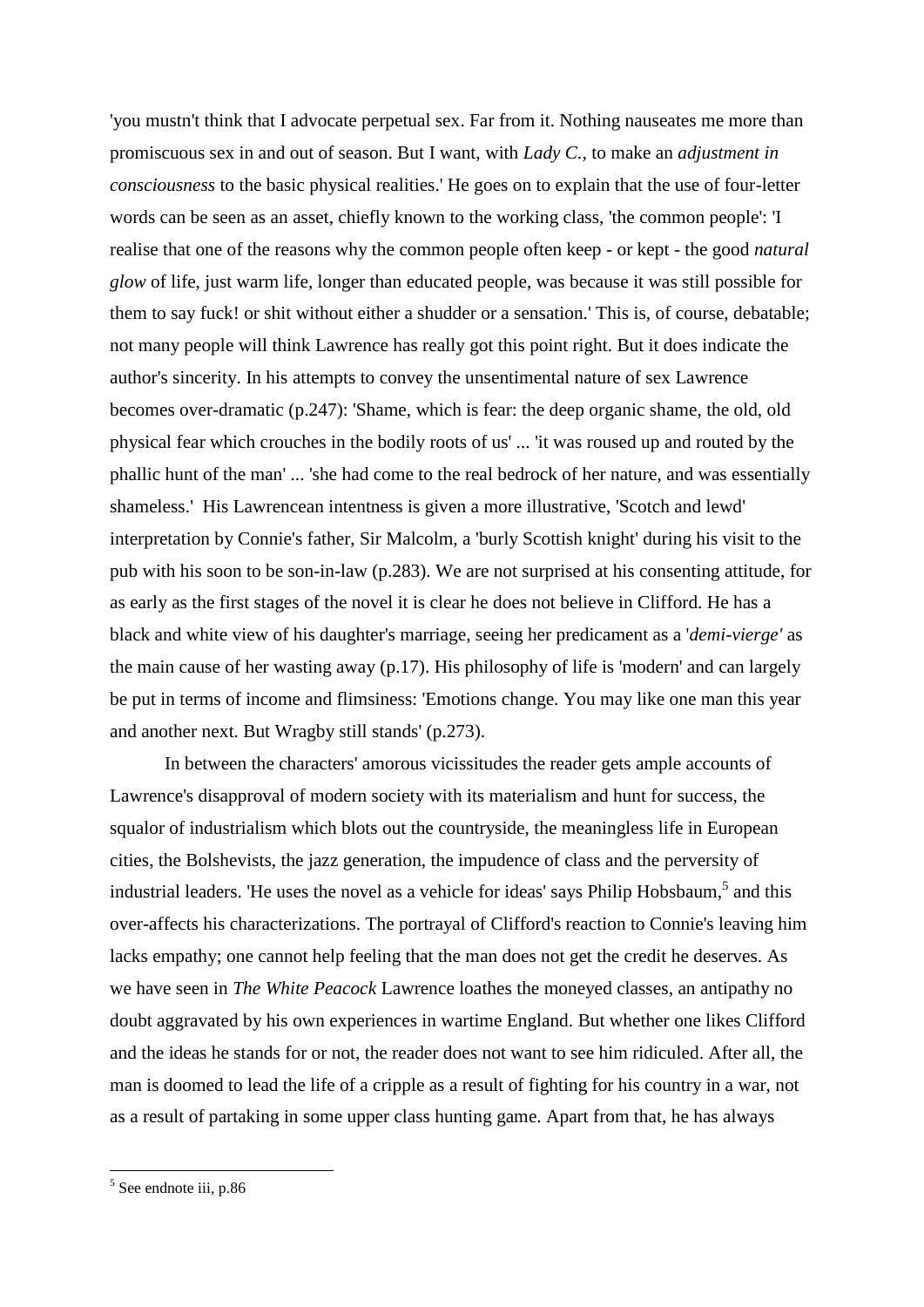been civil to his wife and understanding of her situation. Good or bad, by taking up his writing activities and his interest in the mines he has found a goal in life that many people in his situation could not have attained. His 'imbecile obstinacy' (p.296) at consenting in a divorce is the sad echo of the shattering of the only dream he has dared to entertain: that of raising an heir to Wragby, which is more to him than securing his name and future status. It would also have meant having a young life around him, even though this could never be biologically his own.

Clifford Chatterley is not, of course, a portrait of Lawrence, as Elaine Feinstein points out in her study <sup>6</sup>, but he represents an old and dying class whose impotence is for Lawrence symbolic of all that was wrong with England after the war. However, as the study makes clear his situation does reflect Lawrence's own at the time of writing; by 1928 he was too ill to make love to Frieda, and he guessed she was betraying him with another man. He was afraid to end up like Sir Clifford in his illness, 'letting go his manhood' (p.291), completely depending on Mrs Bolton, the nurse who had taken over his daily care from Connie, and has become like a mother to him. Now that Clifford's world is shattered, his manhood dead, she transforms into a Magna Mater, so ominously prominent in both Lawrence's life and his novels. She is responsible not only for his personal care, but works her way into his emotions, as the therapeutic weeping session suggests. Clifford never recovers from his 'male hysteria', his form of insanity: it has reduced him to a perverse child-man at the mercy of Mrs Bolton's 'Madonna worship'.

Lawrence expresses his ultimate fear of the future, a fear that pervades the novel, by putting the hysterical idiot, the 'real business man' in a position of power to run the world. Even though he thinks such a world unfit for the future generation, he continues to believe in marriage. Not the marriage of Connie's sister, which is burdened by cold sexuality; not the marriage of Sir Malcolm with its Scottish 'clumsiness' and not the sterile marriage of the crippled Clifford. Such marriages lack tenderness and are doomed to end in a void, producing no breeding ground for new life and a new generation. Elaine Feinstein explains: '"Tenderness" was an early title of the novel, and Lawrence was much preoccupied both by

what this could mean, and what it should not.' Irrespective of class barriers, the private world of male and female can be made whole by a mingling of sensuality and tenderness, is Lawrence's message in the union of Lady Constance Chatterley with the gamekeeper Oliver Mellors. In spite of their trespassing on forbidden grounds they are the moral winners of the

<sup>&</sup>lt;sup>6</sup> See endnote xvii